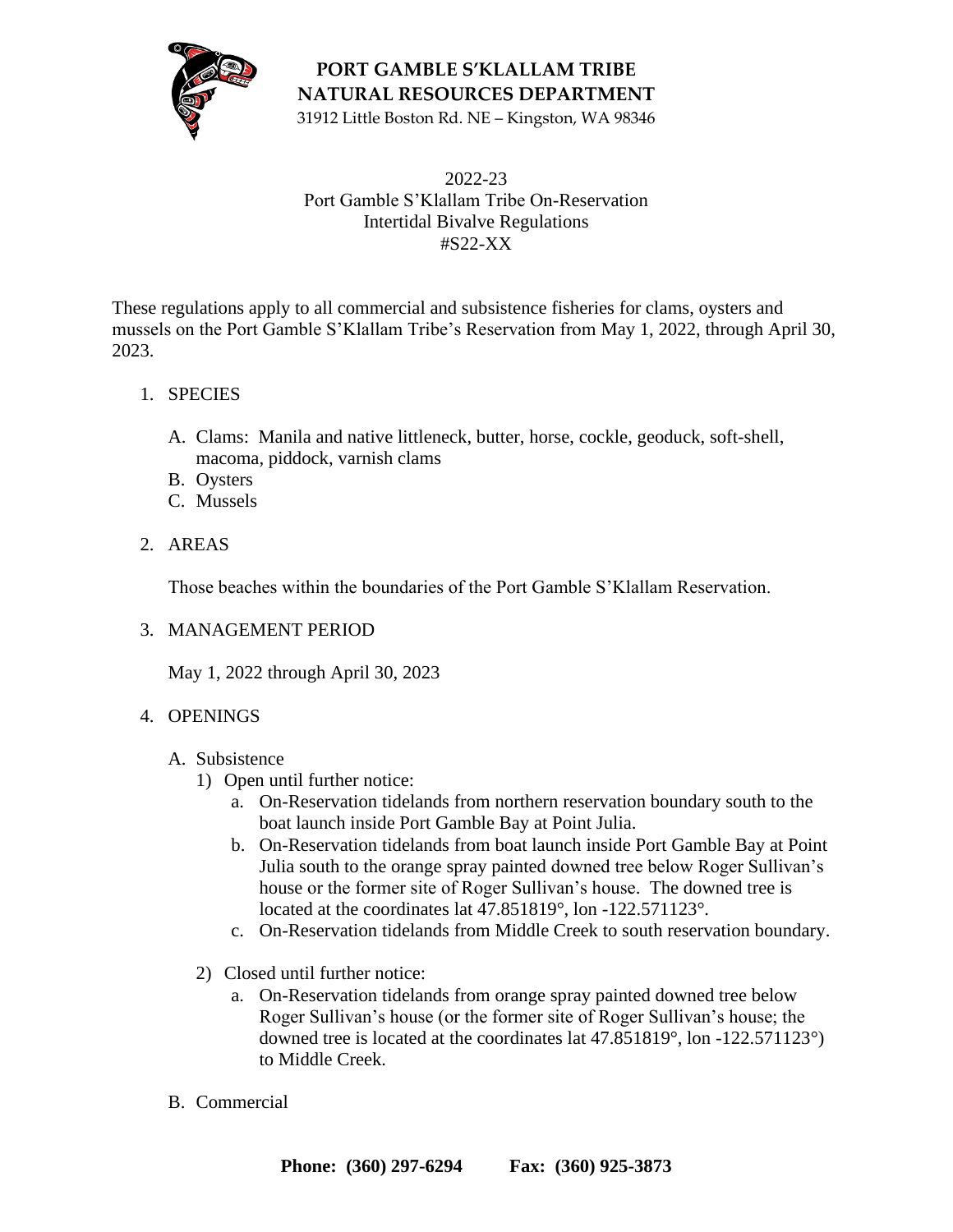

# **PORT GAMBLE S'KLALLAM TRIBE NATURAL RESOURCES DEPARTMENT**

31912 Little Boston Rd. NE – Kingston, WA 98346

All On-Reservation beaches covered by this regulation are closed to commercial harvest unless specifically opened by emergency regulations. All fishers are required to consult with the Natural Resources Department Office regarding openings and other provisions of the fishery.

# 5. LEGAL GEAR

Only hand-held fork, rake, shovel or pick.

#### 6. SUBSISTENCE FISHERY DAILY LIMITS

- A. Manila and native littleneck, and soft-shell clams combined: 20 pounds
- B. Butter: 20 pounds
- C. Horse: 10 clams
- D. Geoduck: 6 clams
- E. Cockle: 15 pounds
- F. Mussels: 40 pounds
- G. Oyster: 50 oysters
- H. Other clam not specifically listed: no bag limit.

# 7. OTHER RESTRICTIONS

- A. Harvest size restrictions (no size limit unless listed)
	- 1) Manila and Littleneck clam: minimum size 1-1/2 inches
	- 2) Cockle and Butter clam: minimum size 2-1/2 inches
	- 3) Oysters: minimum size 2-1/2 inches (for single oysters)
	- 4) Horse clam: no minimum size, first 10 dug
	- 5) Geoduck: no minimum size, first 6 dug
- B. Members shellfishing for subsistence or recreational purposes need to have a Tribal Fishing Identification Card and Subsistence Reporting Card on their person while harvesting.
- C. Each time a fisher harvests shellfish for non-commercial purposes, he or she shall complete a Subsistence/Catch Reporting Card prior to leaving the beach.
- D. Bait Restrictions: It shall be unlawful to use subsistence clams or oysters for bait in any fishery.
- E. Labeling

A label must be affixed to each bag of commercially harvested clams or oysters immediately after filling the bag. Ready-to-use printed labels are available at the Natural Resources Department Office. The labels will be issued only to currently